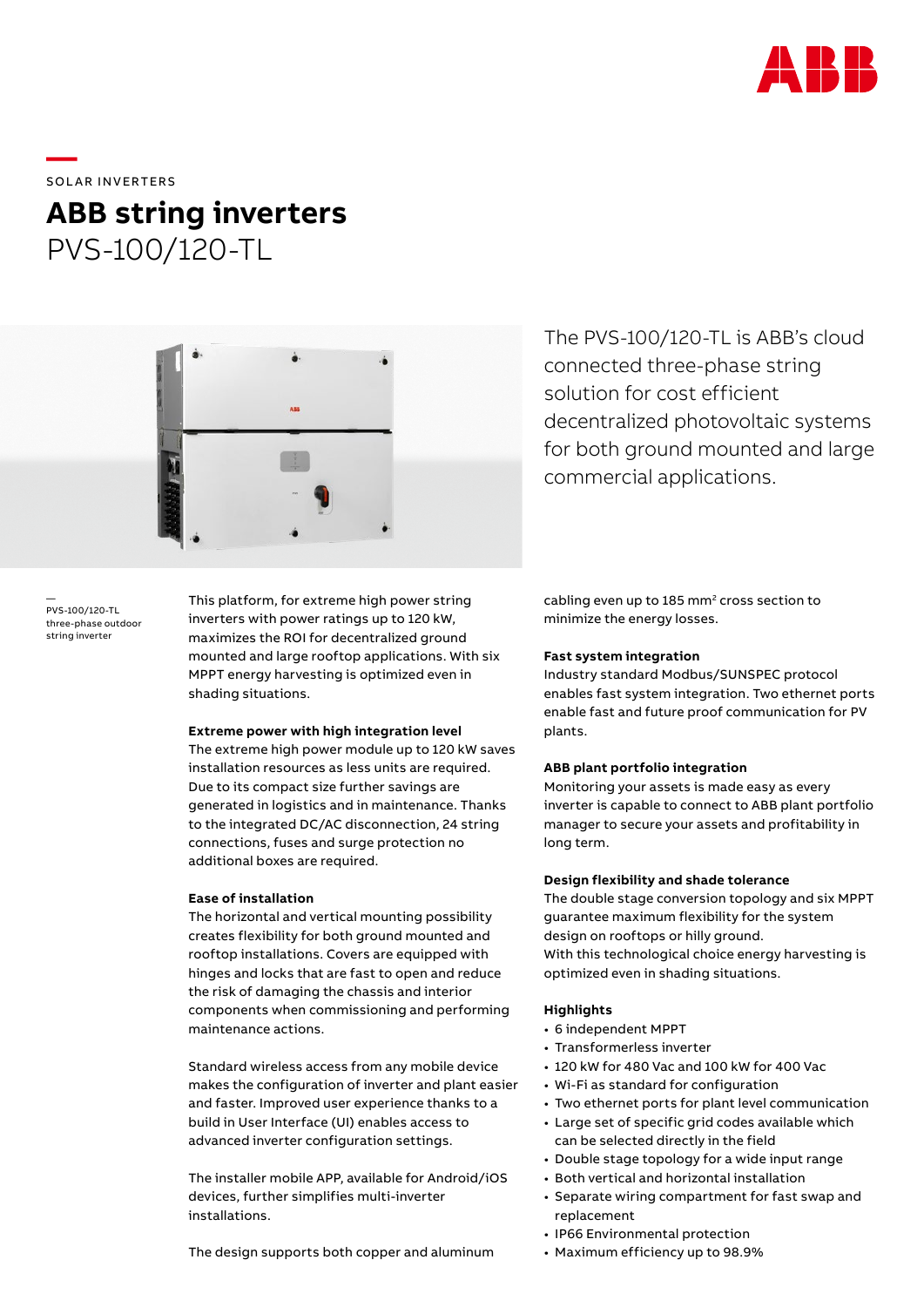# **— ABB string inverters** PVS-100/120-TL 100 to 120 kW



#### **Technical data and types**

**—**

| Type code                                                                                       | <b>PVS-100-TL</b>                                                                                         | <b>PVS-120-TL</b>                     |
|-------------------------------------------------------------------------------------------------|-----------------------------------------------------------------------------------------------------------|---------------------------------------|
| Input side                                                                                      |                                                                                                           |                                       |
| Absolute maximum DC input voltage (V <sub>max,abs</sub> )                                       | 1000V                                                                                                     |                                       |
| Start-up DC input voltage (V <sub>start</sub> )                                                 | 420V (400500 V)                                                                                           |                                       |
| Operating DC input voltage range (VdcminVdcmax)                                                 | 3601000 V                                                                                                 |                                       |
| Rated DC input voltage (Vdcr)                                                                   | 620V                                                                                                      | 720V                                  |
| Rated DC input power (Pdcr)                                                                     | 102 000W                                                                                                  | 123 000W                              |
| Number of independent MPPT                                                                      | 6                                                                                                         |                                       |
| MPPT input DC voltage range at (V <sub>MPPTmin</sub> V <sub>MPPTmax</sub> ) at P <sub>acr</sub> | 480850V                                                                                                   | 570850V                               |
| Maximum DC input power for each MPPT (PMPPT, max)                                               | 17500 W [480V≤V <sub>MPPT</sub> ≤850V                                                                     | 20500 W [570V≤V <sub>MPPT</sub> ≤850V |
| Maximum DC input current for each MPPT (Idcmax)                                                 | 36 A                                                                                                      |                                       |
| Maximum input short circuit current (Iscmax) for each MPPT                                      | 50 A <sup>1</sup>                                                                                         |                                       |
| Number of DC input pairs for each MPPT                                                          | 4                                                                                                         |                                       |
| DC connection type                                                                              | PV quick fit connector <sup>2)</sup>                                                                      |                                       |
| Input protection                                                                                |                                                                                                           |                                       |
| Reverse polarity protection                                                                     | Yes, from limited current source                                                                          |                                       |
| Input over voltage protection for each MPPT -                                                   | Type II with monitoring only for SX and SX2 versions;                                                     |                                       |
| replaceable surge arrester                                                                      | Type I+II with monitoring only for SY and SY2 versions                                                    |                                       |
| Photovoltaic array isolation control                                                            | as per IEC62109                                                                                           |                                       |
| DC switch rating for each MPPT                                                                  | 50 A / 1000 V                                                                                             |                                       |
| Fuse rating (versions with fuses)                                                               | 15 A / 1000 V 3)                                                                                          |                                       |
| String current monitoring                                                                       | SX2, SY2: (24ch) Individual string current monitoring; SX, SY: (6ch) Input current monitoring<br>per MPPT |                                       |
| <b>Output side</b>                                                                              |                                                                                                           |                                       |
| AC Grid connection type                                                                         | Three phase 3W+PE or 4W+PE                                                                                |                                       |
| Rated AC power (Pacr @cos p=1)                                                                  | 100 000 W                                                                                                 | 120 000 W                             |
| Maximum AC output power (P <sub>acmax</sub> @cos $\varphi$ =1)                                  | 100 000 W                                                                                                 | 120 000 W                             |
| Maximum apparent power $(S_{\text{max}})$                                                       | 100 000 VA                                                                                                | 120 000 VA                            |
| Rated AC grid voltage (V <sub>ac,r</sub> )                                                      | 400 V                                                                                                     | 480V                                  |
| AC voltage range                                                                                | 320480 V <sup>4)</sup>                                                                                    | 384576 3)                             |
| Maximum AC output current (Iac,max)                                                             | 145 A                                                                                                     |                                       |
| Rated output frequency (fr)                                                                     | 50 Hz / 60 Hz                                                                                             |                                       |
| Output frequency range (f <sub>min</sub> f <sub>max</sub> )                                     | 4555 Hz / 5565 Hz <sup>5)</sup>                                                                           |                                       |
| Nominal power factor and adjustable range                                                       | $> 0.995, 01$ inductive/capacitive with maximum S <sub>max</sub>                                          |                                       |
| Total current harmonic distortion                                                               | < 3%                                                                                                      |                                       |
| Maximum AC cable                                                                                | 185mm2 Aluminum and copper                                                                                |                                       |
| AC connection type                                                                              | Provided bar for lug connections M10, single core cable glands 4xM40 and M25, multi core                  |                                       |
| <b>Output protection</b>                                                                        | cable gland M63 as option                                                                                 |                                       |
| Anti-islanding protection                                                                       | According to local standard                                                                               |                                       |
| Maximum external AC overcurrent protection                                                      | 225 A                                                                                                     |                                       |
| Output overvoltage protection -                                                                 |                                                                                                           |                                       |
| replaceable surge protection device                                                             | Type 2 with monitoring                                                                                    |                                       |
| Operating performance                                                                           |                                                                                                           |                                       |
| Maximum efficiency (η <sub>max</sub> )                                                          | 98.4%                                                                                                     | 98.9%                                 |
| Weighted efficiency (EURO)                                                                      | 98.2%                                                                                                     | 98.6%                                 |
| Communication                                                                                   |                                                                                                           |                                       |
| Embedded communication interfaces                                                               | 1x RS485, 2x Ethernet (RJ45), WLAN (IEEE802.11 b/g/n @ 2,4 GHz)                                           |                                       |
| User interface                                                                                  | 4 LEDs, Web User Interface                                                                                |                                       |
| Communication protocol                                                                          | Modbus RTU/TCP (Sunspec compliant)                                                                        |                                       |
| Commissioning tool                                                                              | Web User Interface, Mobile APP/APP for plant level                                                        |                                       |
| Remote monitoring services                                                                      | Aurora Vision® monitoring portal                                                                          |                                       |
| <b>Advanced features</b>                                                                        | Embedded logging, direct telemetry data transferring to ABB cloud                                         |                                       |
| Environmental                                                                                   |                                                                                                           |                                       |
| Ambient temperature range                                                                       | -25+60°C /-13140°F with derating above 40°C / 104 °F                                                      |                                       |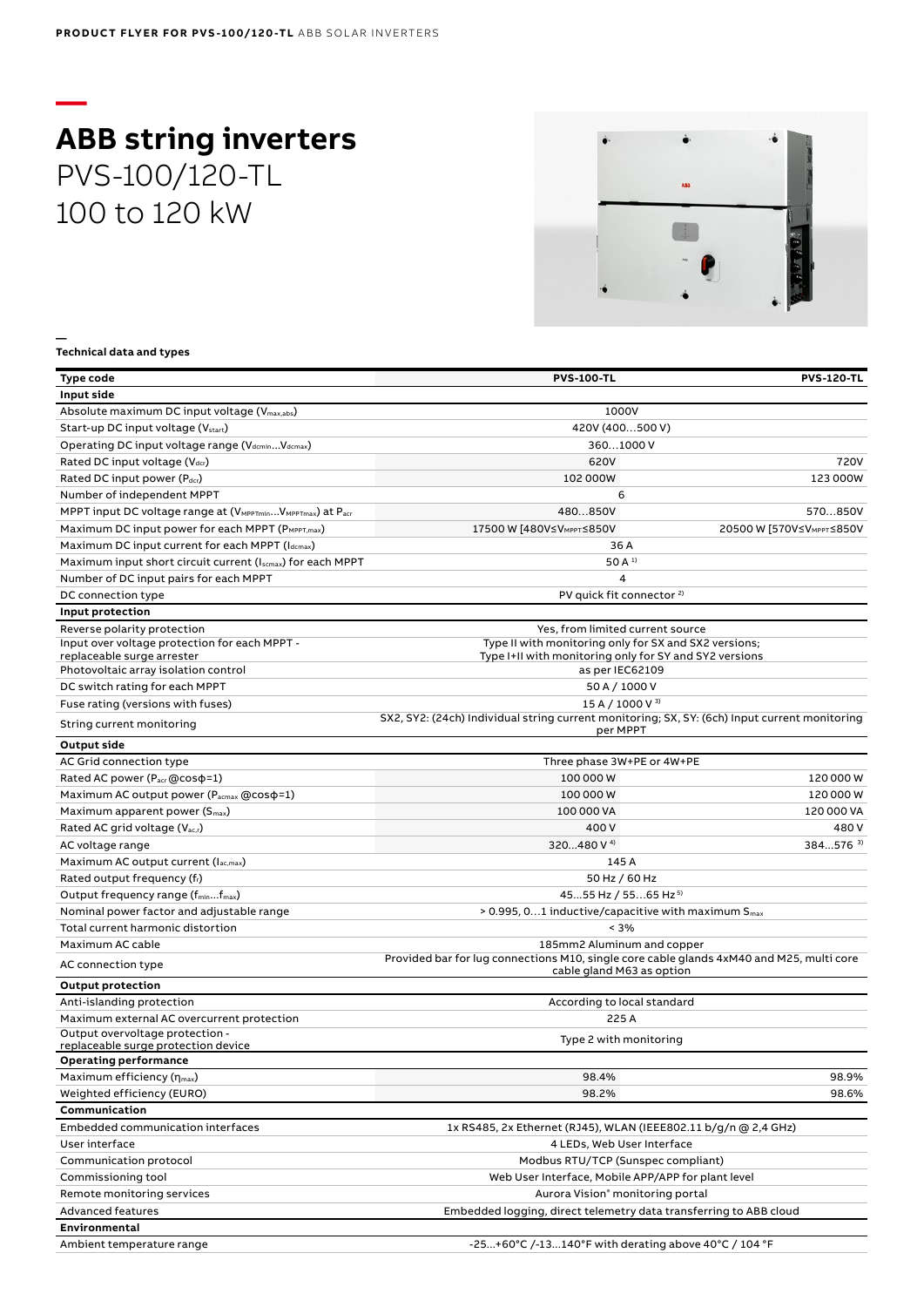# **ABB PVS-100/120-TL string inverter block diagram**



#### **Technical data and types**

**—**

| <b>Type code</b>                                                                                                                                                                                                                                                            | <b>PVS-100-TL</b>                                                                                                                                                                                                                        | <b>PVS-120-TL</b>          |
|-----------------------------------------------------------------------------------------------------------------------------------------------------------------------------------------------------------------------------------------------------------------------------|------------------------------------------------------------------------------------------------------------------------------------------------------------------------------------------------------------------------------------------|----------------------------|
| Relative humidity                                                                                                                                                                                                                                                           | 4%100% condensing                                                                                                                                                                                                                        |                            |
| Sound pressure level, typical                                                                                                                                                                                                                                               | 68dB(A) @ 1m                                                                                                                                                                                                                             |                            |
| Maximum operating altitude without derating                                                                                                                                                                                                                                 | 2000 m / 6560 ft                                                                                                                                                                                                                         |                            |
| Physical                                                                                                                                                                                                                                                                    |                                                                                                                                                                                                                                          |                            |
| Environmental protection rating                                                                                                                                                                                                                                             | IP 66 (IP54 for cooling section)                                                                                                                                                                                                         |                            |
| Cooling                                                                                                                                                                                                                                                                     | Forced air                                                                                                                                                                                                                               |                            |
| Dimension (H x W x D)                                                                                                                                                                                                                                                       | 869x1086x419 mm / 34.2" x 42.8" x 16.5"                                                                                                                                                                                                  |                            |
| Weight                                                                                                                                                                                                                                                                      | 70kg / 154 lbs for power module; ~55kg / 121 lbs for wiring box<br>Overall max 125 kg / 276 lbs                                                                                                                                          |                            |
| Mounting system                                                                                                                                                                                                                                                             | Mounting bracket vertical & horizontal support                                                                                                                                                                                           |                            |
| Safety                                                                                                                                                                                                                                                                      |                                                                                                                                                                                                                                          |                            |
| <b>Isolation level</b>                                                                                                                                                                                                                                                      | Transformerless                                                                                                                                                                                                                          |                            |
| Marking & EMC                                                                                                                                                                                                                                                               | CE conformity according to LV and EMC directives                                                                                                                                                                                         |                            |
| Safety                                                                                                                                                                                                                                                                      | IEC/EN 62109-1, IEC/EN 62109-2                                                                                                                                                                                                           |                            |
| Grid standard (check your sales channel for availability)                                                                                                                                                                                                                   | CEI 0-16, CEI 0-21, IEC 61727, IEC 62116, IEC 60068, IEC 61683, JORDAN IRR-DCC-MV, AS/<br>NZS4777.2, VDE-AR-N 4105, VDE V 0-126-1-1, VFR 2014, Belg C10-C11, UK59/3, P.O. 12.3,<br>ITC-BT-40, EN50438 Generic +Ireland, CLC-TS 50549-1/2 |                            |
| Available products variants                                                                                                                                                                                                                                                 |                                                                                                                                                                                                                                          |                            |
| Inverter power module                                                                                                                                                                                                                                                       | PVS-100-TL-POWERMODULE-400                                                                                                                                                                                                               | PVS-120-TL-POWERMODULE-480 |
| Input with 24 quick fit connectors pairs + String fuses (both<br>positive and negative pole) + DC disconnect switches + AC<br>disconnect switch + AC and DC overvoltage surge arresters<br>(Type II) + individual string monitoring (24 ch.)                                | WB-SX2-PVS-100-TL                                                                                                                                                                                                                        | <b>WB-SX2-PVS-120-TL</b>   |
| Input with 24 quick fit connectors pairs + String fuses<br>(positive pole) + DC disconnect switches + AC and DC<br>overvoltage surge arresters (Type II) + MPPT level input<br>current monitoring (6 ch.)                                                                   | WB-SX-PVS-100-TL                                                                                                                                                                                                                         | WB-SX-PVS-120-TL           |
| Input with 24 quick fit connectors pairs + String fuses<br>(positive pole) + DC disconnect switches + AC and DC<br>overvoltage surge arresters (Type II for AC and Type I+II for<br>DC) + MPPT level input current monitoring (6 ch.)                                       | WB-SY-PVS-100-TL                                                                                                                                                                                                                         | WB-SY-PVS-120-TL           |
| Input with 24 quick fit connectors pairs + String fuses (both<br>positive and negative pole) + DC disconnect switches + AC<br>disconnect switch + AC and DC overvoltage surge arresters<br>(Type II for AC and Type I+II for DC) + individual string<br>monitoring (24 ch.) | WB-SY2-PVS-100-TL                                                                                                                                                                                                                        | WB-SY2-PVS-120-TL          |
| <b>Optional available</b>                                                                                                                                                                                                                                                   |                                                                                                                                                                                                                                          |                            |
| Support for multi core AC cable M63 + M25 (PE)                                                                                                                                                                                                                              | AC output panel M63 for wiring box                                                                                                                                                                                                       |                            |
| AC multicore cable gland plate                                                                                                                                                                                                                                              | Supports M63 Ø 3753mm + M25 Ø 1017mm                                                                                                                                                                                                     |                            |

1) Maximum number of opening 5 under overloading

2) Please refer to the document "String inverters – Product manual appendix" available at www.abb.com/solarinverters for information on the quick-fit connector brand and model used in the inverter

3) Maximum fuse size supported 20A. Additionally two strings input per MPPT supports

30A fuse size for connecting two strings per input.

4) The AC voltage range may vary depending on specific country grid standard

5) Frequency range may vary depending on specific country grid standard Remark. Features not specifically listed in the present data sheet are not included in the product